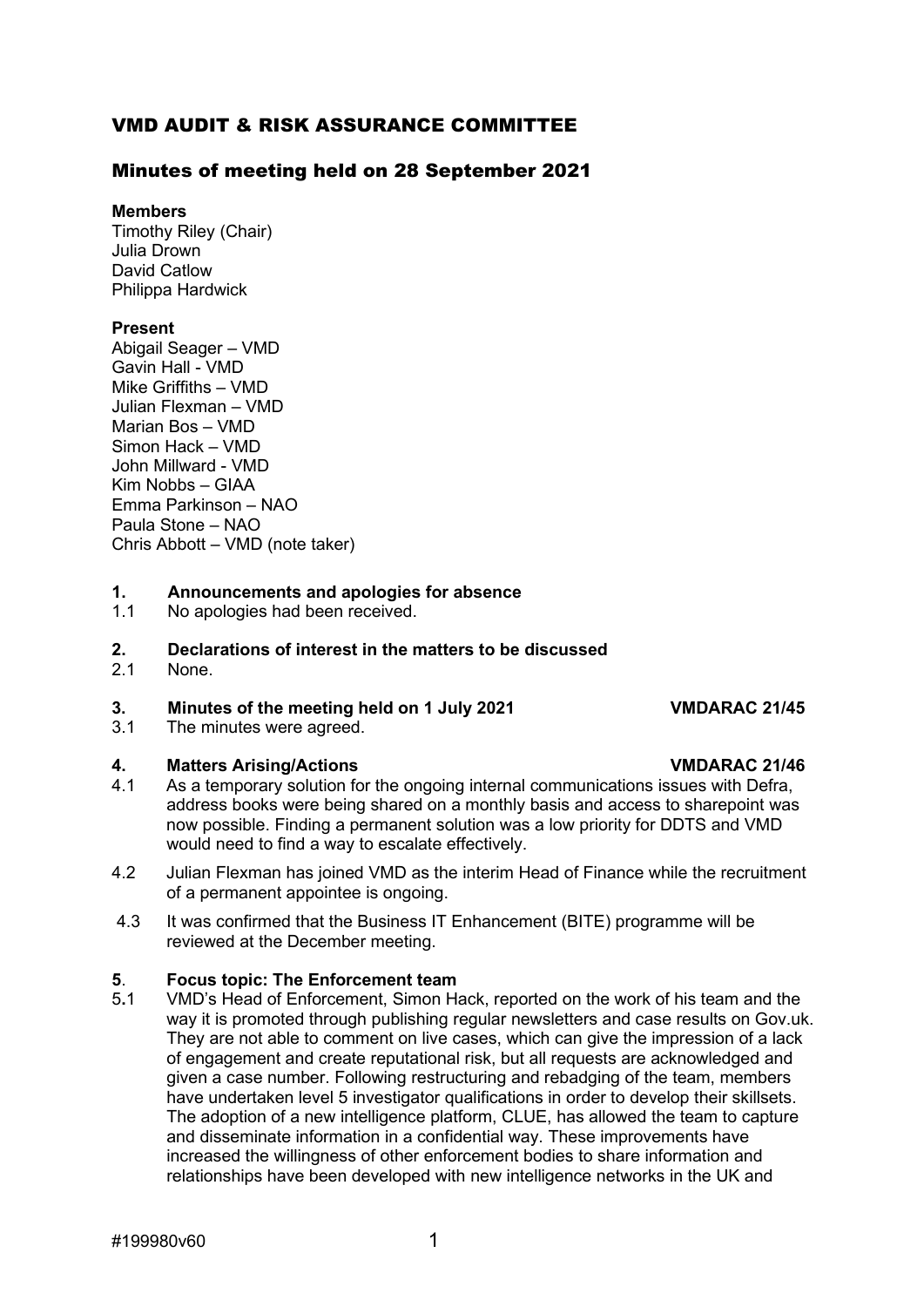abroad. This has resulted in cost savings as new partners can take the lead in investigations while VMD monitors their progress, however it has also created an increased caseload which has to be managed. In Northern Ireland, responsibility for enforcement is devolved to DAERA and their Department of Health, but VMD advises and has been closely involved in cases there. The team holds regular meetings with NOAH to review industry compliance and requirements and is also setting up meetings with individual pharmaceutical teams. Lines of communication are in place with online retailers such as Ebay, Amazon and Facebook and they have been promptly complying with requests to remove illegal adverts for veterinary medicines.

5.2 The recent audit of the Enforcement section had stated the need for clear strategy and policy documents and it was agreed that these would be provided to the committee for review when completed.

### **ACTION**

# **6. Financial Year 2020/21**

- 6.1 Draft Defra Annual Opinion 2020/21 **VMDARAC 21/47**
	- 6.1.1 It was noted that the draft Defra internal annual opinion report reflected well on the VMD. The extent to which communal partnership working with Defra would be engaged with from next year was being considered, as currently VMD only shares their HR systems. The need to replace legacy IT systems was a Defra wide one and VMD was bidding for CSR funding to continue work in this area. Depending on the outcome, VMD would be looking to use a service framework to award contracts.

### **ACTION: ARAC oversight of awarding contracts process to be reviewed at December meeting.**

### **Financial Year 2021/22**

## **7. Internal Audit**

- 7.1 Internal audit progress report GIAA **VMDARAC 21/48, 49 & 50**
	- 7.1.1 The internal auditor reported that good progress had been made since the last meeting. The Enforcement Process audit had been completed and gave limited assurance as it found that better ways of working and KPIs need to be formalised and that there were staff resource issues. VMD said that these issues were being addressed.
	- 7.1.2 The Cyber Security audit had also been completed and gave moderate assurance, finding that appropriate and accredited security measures were in place.
- 7.2 Defra Group audit: Business planning and prioritisation for ALBs **VMDARAC 21/51** 7.2.1 VMD had fed into this audit which gave moderate assurance while noting that processes had improved but there were still areas of high risk.
- 7.3 Cross Government Insights **VMDARAC 21/52, 53 & 54**

- 7.3.1 Cross government insights reports on ARACs, cyber security and data governance had been provided for members information. It was agreed that similar reports would be sent directly to members in future when completed.
- 7.4 The auditor will invite members to the GIAA event for ARAC members on 4 November.

### **8. External Audit**

8.1 The external auditor reported that they are planning this year's cycle which will be presented at the December meeting.